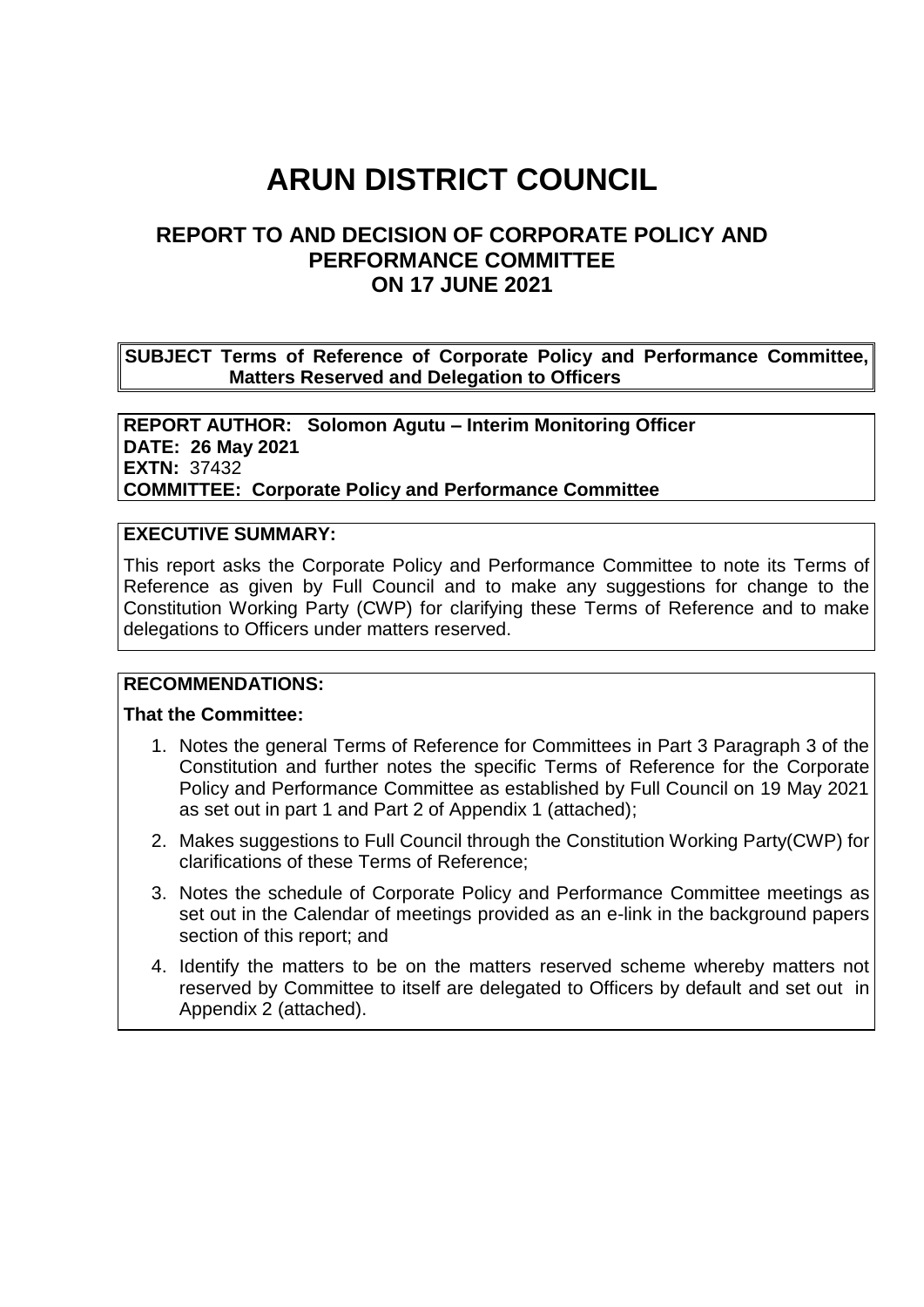#### **Background**

**1.**This is the first meeting of the Committee under the new Committee System and it is appropriate that this Committee considers it Terms of Reference and where necessary seek clarification of these Terms of Reference from Full Council by way of a co-ordinated report from the Constitution Working Party(CWP) which is charged with reviewing the constitution and coordinating suggestions from other Committees.

2.Section 101 of the Local Government Act 1972 allows Full Council to arrange for the discharge of its functions by a Committee or by an officer. Part 3 of the Constitution sets out the responsibility for functions and paragraph 3 of part 3 the Constitution sets out the general Terms of Reference of all Committees. These provisions allow this Committee to reserve matters to itself and to delegate the remaining functions to officers (Part 3 paragraph 3.1.5)

3.Arranging for the discharge of specific functions by officers is by a process known as "delegation by exception" or "matters reserved".

4.This means that Committee can reserve matters to itself that can only be discharged by the Committee. Matters not reserved are then delegated *by default* to Officers.

5.The matters not reserved are usually delegated to the Chief Executive or Departmental Director. It should be noted that a delegation of functions does not prevent Committee from calling for a decision to be made by Committee and does not prevent an officer from deciding in appropriate cases to refer matters to Committee. Delegations to Officers can be withdrawn or amended.

6.The Chief Executive or Director having received their delegations from Committee can then prepare a scheme of "authorisations" or "allocations" authorising identified officers to discharge various functions and to take decisions. Unless authorised by law a delegate cannot delegate further their own functions ("delegatus non potest delegare") and thus the discharge of functions below Chief Executive level is generally by a "scheme authorisations" not a "scheme of delegation" –

## **2. PROPOSAL(S):**

The proposal is that Committee reserves to itself the "matters reserved" at Appendix 2 and delegates all other functions to Officers as set out in Appendix 1 Part 2

# **3. OPTIONS:**

- 1. Do nothing
- 2. Agree the proposals as recommended
- 3. Agree the proposals as recommended but with suggested amendments for clarifications to be made to CWP for consideration and recommendation to Full Council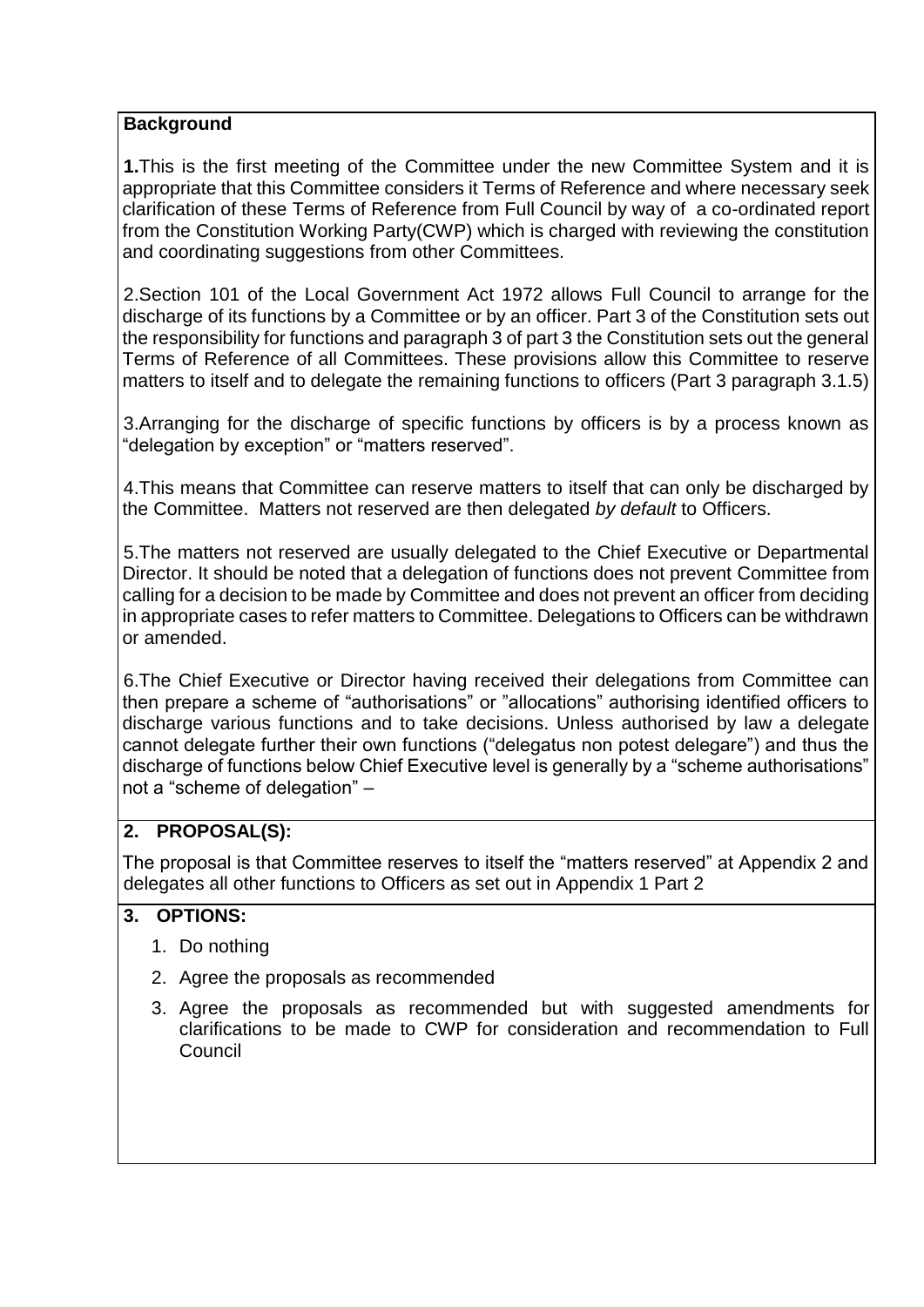| <b>CONSULTATION:</b><br>4.                                                                                                |            |           |
|---------------------------------------------------------------------------------------------------------------------------|------------|-----------|
| N/A                                                                                                                       |            |           |
| Has consultation been undertaken with?                                                                                    | <b>YES</b> | <b>NO</b> |
| <b>Relevant Town/Parish Council</b>                                                                                       |            | X         |
| <b>Relevant District Ward Councillors</b>                                                                                 |            | X         |
| Other groups/persons (please specify)                                                                                     |            | X         |
| 5.<br>ARE THERE ANY IMPLICATIONS IN RELATION TO<br>THE FOLLOWING COUNCIL POLICIES:<br>(Explain in more detail at 6 below) | <b>YES</b> | <b>NO</b> |
| Financial                                                                                                                 | X          |           |
| Legal                                                                                                                     | X          |           |
| Human Rights/Equality Impact Assessment                                                                                   |            | X         |
| Community Safety including Section 17 of Crime &<br><b>Disorder Act</b>                                                   |            | X         |
| Sustainability                                                                                                            |            | X         |
| Asset Management/Property/Land                                                                                            |            | X         |
| Technology                                                                                                                |            | X         |
| Other (please explain)                                                                                                    |            | X         |
| IMDI ICATIONIC.<br>c                                                                                                      |            |           |

# **6. IMPLICATIONS:**

Legal: the legal implications are set out in the background paragraph above

Finance: the financial implications of delegations are set out in the contract standing Orders and in the Financial Regulations

# **7. REASON FOR THE DECISION:**

The reason for the decision is to allow the business of the Council to be conducted effectively and efficiently in accordance with the principle of subsidiarity which mandates that decisions are to be taken at the most appropriate level.

## **8. BACKGROUND PAPERS:**

[Committee Calendar 2021-22](https://www.arun.gov.uk/download.cfm?doc=docm93jijm4n17031.pdf&ver=17640)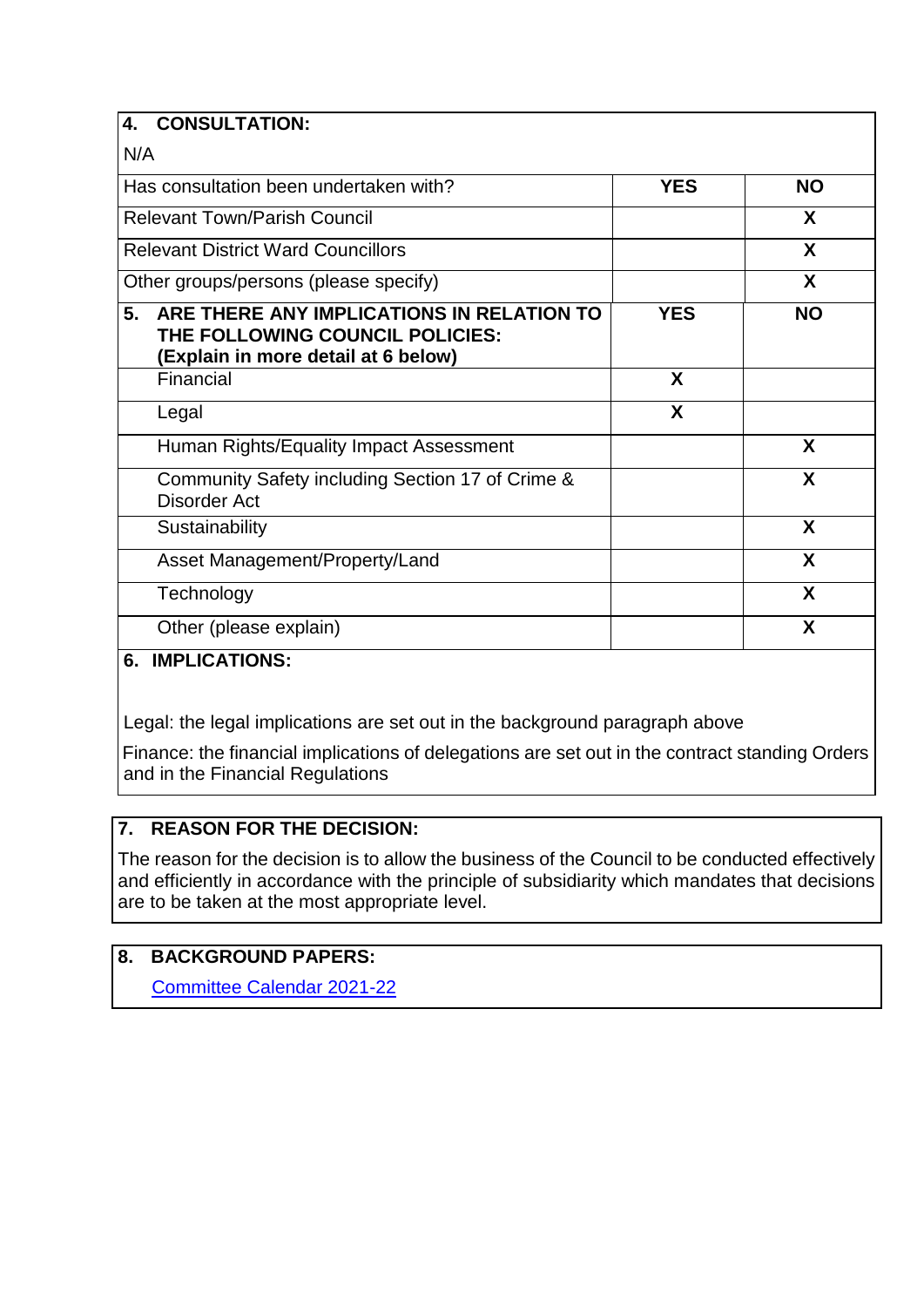# **APPENDIX 1**

## **Corporate Policy and Performance Committee terms of Reference from 2021/2022**

**PART 1 - GENERAL TERMS OF REFERENCE**

Extract from Part 3 Paragraph 3 of the Constitution

## 3.0 TERMS OF REFERENCE OF COMMITTEES

3.1 Committees will work to the following general terms of reference in discharging the specific functions allocated to them:

3.1.1 Each Committee may hold inquiries and investigate the available options for future direction in policy development and may appoint advisors and assessors to assist them in this process. They may go on site visits, conduct public surveys, hold public meetings, commission research and do other things that they reasonably consider necessary to inform their deliberations.

3.1.2 Each Committee is expected to determine by resolution all matters falling within their purpose and functions with the exception of:

- a) any plans and strategies listed in the Policy Framework at Article 4 of this Constitution;
- b)compulsory purchase orders;
- c)limitations set out in the Financial Procedure Rules and Purchasing, Procurement, Contracts & Disposals Rules as set out in Part 6 of this Constitution; and

d)any matter which by law must be reserved to the Full Council which will be recommended to the Full Council or Corporate Policy and Performance Committee, as appropriate.

3.1.3 Where a function does not clearly fall within the remit of one particular Service Committee, the Corporate Policy and Performance Committee shall direct which Committee shall deal with the function, or deal with the matter itself.

3.1.4 Each Committee is authorised to establish Sub-Committees and Working Parties as it considers necessary for the effective conduct of the Committee's powers and duties. The establishment of any Sub-Committees and Working Parties shall have regard to the overall resource parameters and advice of the Chief Executive and officers.

3.1.5 Each Committee is authorised to delegate to officers such further powers as it thinks fit to facilitate the effective management of the Council's and the Committee's business.

3.1.6 In discharging its functions, Committees must have regard to the ongoing requirement to make savings and efficiencies**.**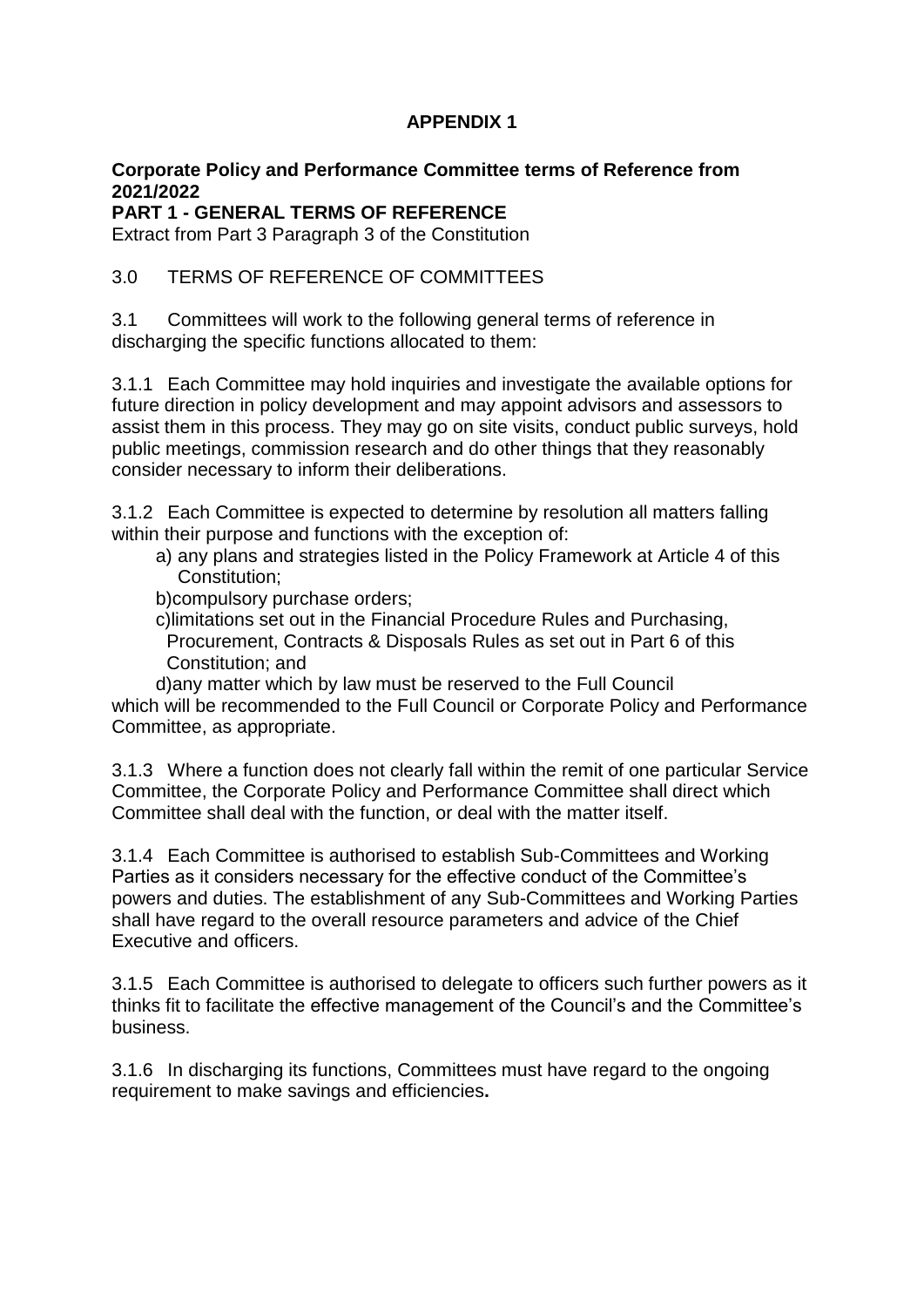#### **APPENDIX 1**

#### **CORPORATE POLICY AND PERFORMANCE COMMITTEE Terms of Reference from 2021/2022 PART 2 - SPECIFIC TERMS OF REFERENCE**

#### **Membership**

9 Members

#### **Purpose**

This Committee has delegated authority to exercise the Council's functions relating to the delivery, by or on behalf of the Council directly or through any Sub-Committees it establishes, and through partnership arrangements, that fall within the following service areas:

- Corporate Policy
- Corporate Performance
- Partnership and Liaison (excluding where this falls within another Service Committee's functions)
- Public Engagement

The Committee will lead on the following key plans and strategies:

- Corporate Plan
- Budget preparation and monitoring
- Medium Term Financial Strategy
- Capital Strategy
- Major emergency response
- Climate Change Strategy

#### **Specific Functions**

The Committee shall also exercise the following specific functions by or on behalf of the Council that fall within its remit:

- 1. Considering any policies that do not fall within a Service Committee's remit and approving these where they do not require a Full Council decision under the Policy Framework at Article 4 of this Constitution.
- 2. Overseeing the development and monitoring of the Corporate Plan taking account of the outcomes of performance reviews by the Service Committees and recommending any areas for change to the Full Council in line with the Policy Framework.
- 3. Overseeing the development and monitoring of the Service Delivery Plans and approving any change taking account of the outcomes of performance reviews by the Service Committees.
- 4. Leading on the budget setting process, in consultation with the other Service Committees, and putting forward a draft budget to the Full Council for approval.
- 5. Considering updates on the Medium-Term Financial Strategy and providing guidance to the other Service Committees as necessary.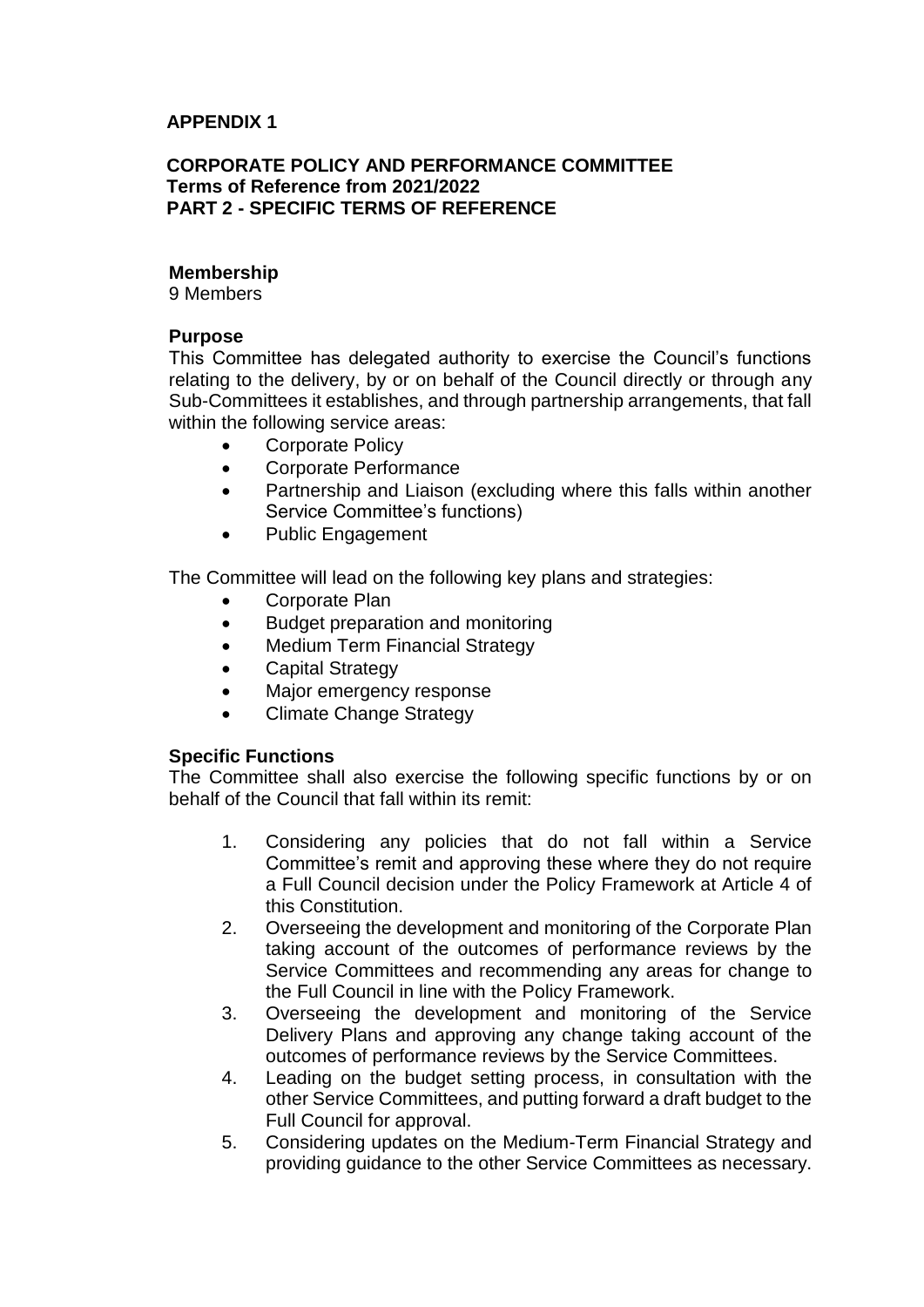- 6. Considering periodic budgetary monitoring and variation reports and making any recommendations to the Full Council as necessary.
- 7. Considering the Financial Outturn Report annually.
- 8. Considering requests for supplementary estimates outside of the budget and making recommendations to Full Council based on the limits listed in the Financial Procedure Rules set out in Part 6 of this Constitution.
- 9. Overseeing the development of the Climate Change Strategy and any subsequent Action Plan.
- 10. Monitoring and considering Ombudsman investigation reports and other complaints made.
- 11. Considering and awarding compensation in the event that a complaint investigation finds in a complainant's favour.
- 12. In line with the limits listed in the Financial Procedure Rules set out in Part 6 of this Constitution approval of:
	- a. the virement of monies received in accordance with the terms of any agreement made under Section 106 Town Country Planning Act 1990;
	- b. virements of expenditure within relevant service area budgets;
	- c. the drawing down of funds; and
	- d. the award of grants to organisations, including discretionary rate relief
- 13. Providing leadership in the promotion and improvement of the District's economic, social and environmental well-being.
- 14. Encouraging fair and appropriate levels of community engagement in the Council's business.
- 15. Identifying issues to which the Council should attach priority and ensuring that these priorities are given proper effect.
- 16. Providing a focus for national, regional and sub-regional networking.
- 17. Clarifying the Council's position on issues of importance through appropriate internal and external communications.

## **Outside Bodies**

(a) The Committee will receive feedback reports from the Council's representatives on outside bodies